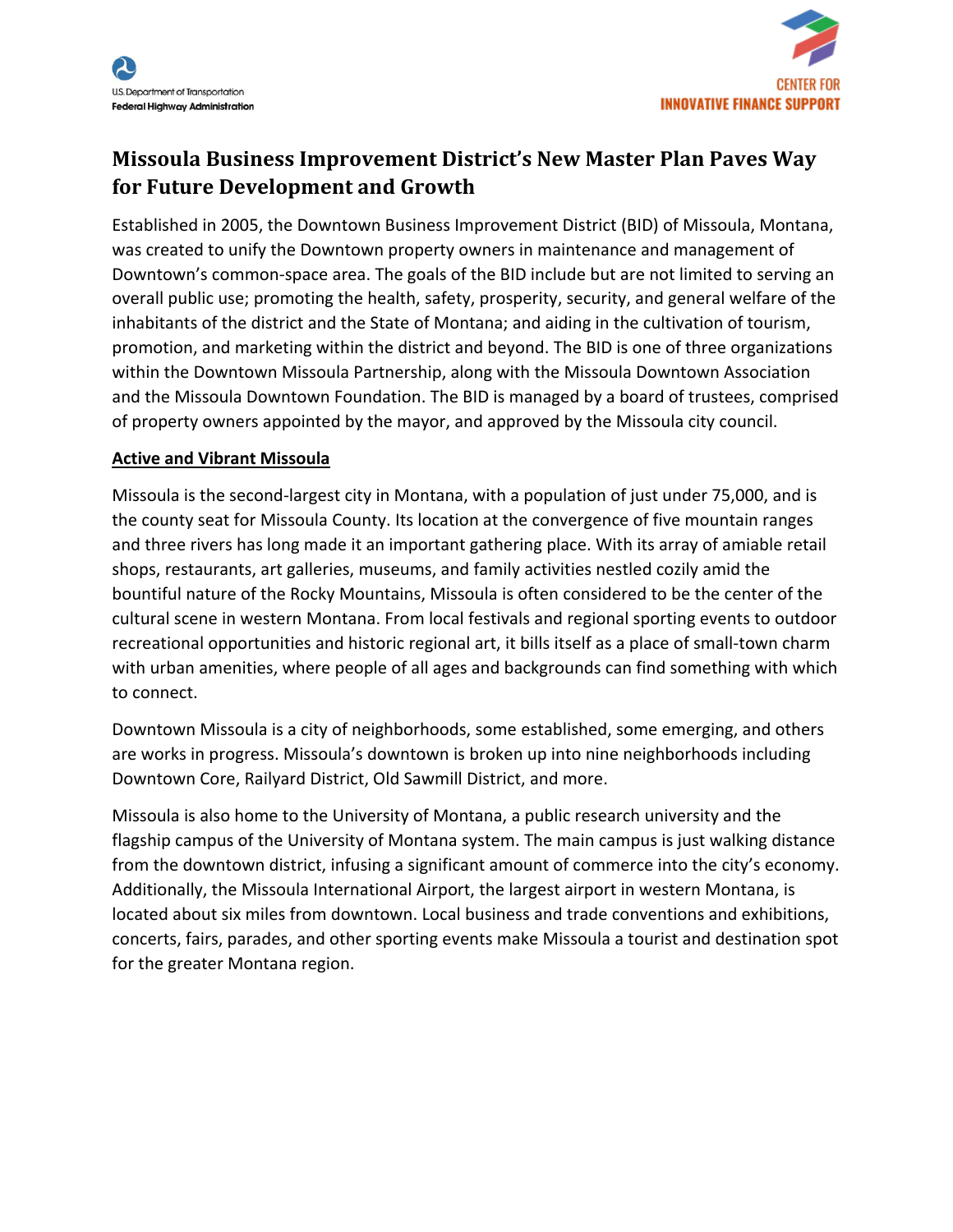

#### **Missoula Downtown BID**

To support this dynamic, active, and burgeoning community, the BID's mission since its creation in 2005 has been to provide clean, safe, and economic vitality of the greater Missoula area by overseeing vital downtown services, such as:

- Removal of garbage, recycling, snow, and graffiti
- Hospitality, education, and business services
- Sweeping, weeding, tree-well maintenance, and ice chipping
- Dedicated patrol on foot and on bike
- Business development retention, recruitment, data acquisition, and planning

Responsibilities and duties surrounding the downtown area include everything from plowing the alleys and hanging holiday decorations to homelessness outreach and reporting the number of bicyclists on sidewalks.

#### **Years of Success and Economic Growth**

Between 2010 and 2020, nearly 190 new businesses opened in the Downtown Missoula district. With an estimated \$800 million in new development during those 10 years, Missoula's Downtown BID was renewed in 2020 for another 10-year period, with the support of approximately 700 distinct property owners who rely on the BID as the district's economic representative. Since January 2020, the Missoula Downtown Partnership reported an additional 41 business openings. These business and property owners give a combined \$350,000 annually to the BID budget, helping fund a cleaning team, an ambassador program, one dedicated police officer, maintenance, and business development to service the downtown Missoula district. This ambassador program, established in 2006, aimed to improve the safety of the area through foot patrols, employee escorts, and hospitality services for visitors. The role of that program has been expanded to make the ambassadors available to speak to civic groups and clubs to promote safety in the district, and explain the role and mission of the BID.

While the Missoula City Council supported renewal of the downtown district, it opted to exempt all residentially zoned parcels in the district from being assessed. An estimated 60 properties—zoned RM1-35 and RM1-45—will no longer be assessed. The exemption reduces the annual assessment funds by an estimated \$15,000 annually.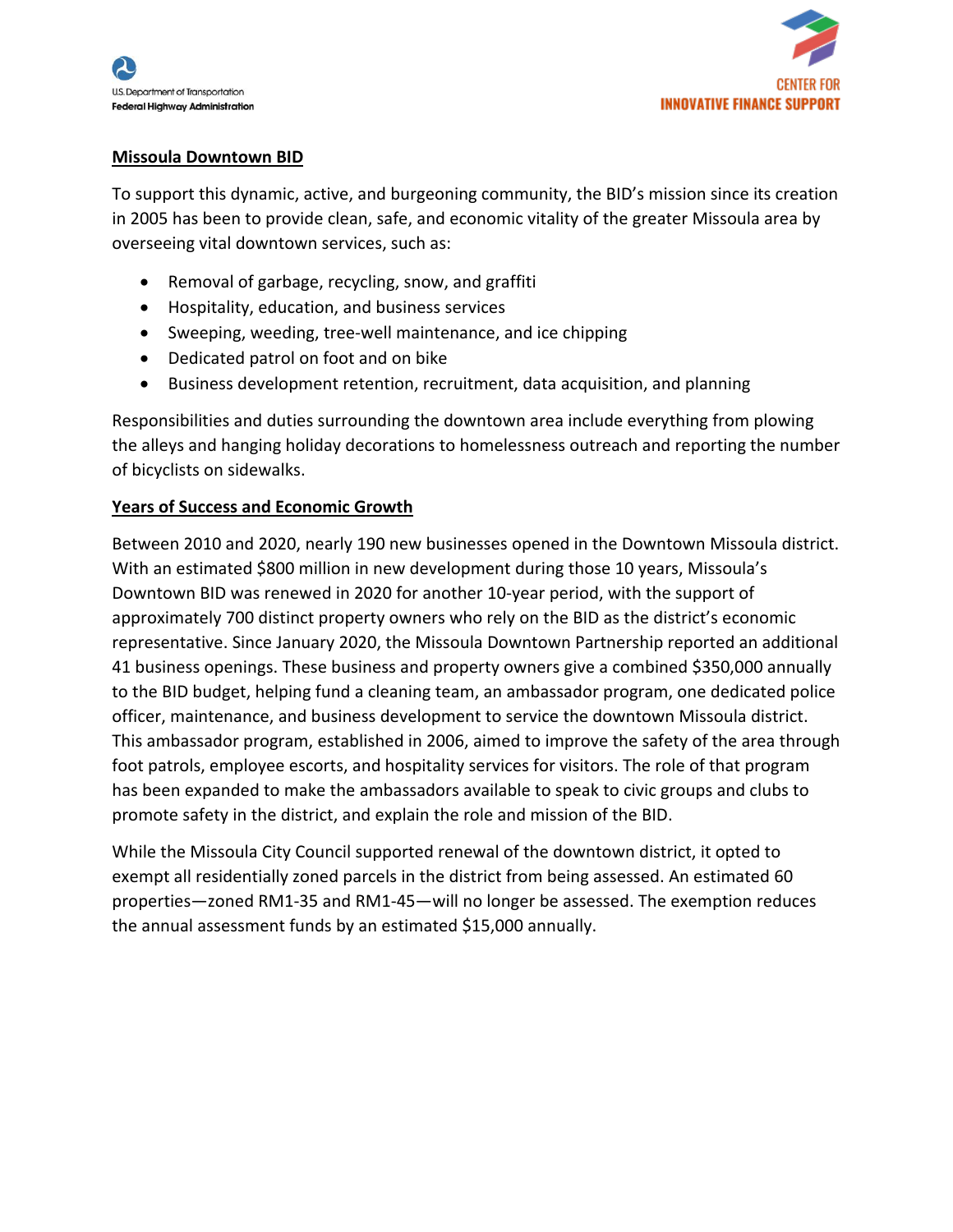

### **Development Projects**

The growth of downtown Missoula is further exemplified by the increase in business, transportation, and housing and development projects in recent years. Residential, commercial, and city infrastructure development highlights include:

- **AC Hotel by Marriott** An upscale 105-room hotel with an 11-minute walk from Clark Fork River.
- **Mercantile Residence Inn by Marriott Hotel** A five-story mixed-use development anchored by a 174-room hotel.
- **Clay Street Micro Apartments** A 22-unit complex with condominiums and studio apartments in the heart of downtown.
- **ROAM Student Living** A 468-bed student housing mixed-use project with two floors of structured parking and four floors for residential space. The accompanying retail level features restaurants and cafes.
- **Cambium Place** and **Polley's Square** High-end condominiums located in the Old Sawmill District provide retail shops and a coworking space, CW Work Lounge.
- **Missoula Public Library** Tripling its digital collection and computing services, the expanded library also provides permanent residence to the SpectrUM Science Learning Center, Missoula Community Access Television, and the Families First Learning Lab.
- **Russell Bridge** Completed in 2020, construction replaced the existing two-lane bridge with a new five-lane structure, raised bicycle lanes, and widened sidewalks.
- **Higgins Bridge** Estimated to be complete in the spring of 2022, bridge updates will feature a new deck and widening to add width to the sidewalks and bike lanes. In addition, there will be bridge deck replacement, repair of the steel superstructure, power coating luminaries, concrete barriers between motor vehicles and pedestrians and cyclists, and a heating system installed for the sidewalks.
- **Van Buren Street Interchange** Completed in 2018, the new interchange incorporates roundabouts at the Van Buren Street intersections immediately north and south of Interstate 90.

#### **New Master Plan**

The Missoula downtown master plan creates a community-driven vision and plan for the downtown district for the next 10 years and beyond. It establishes priorities for public-sector action while at the same time providing direction for complementary private-sector decisions. More than 3,000 individuals participated in developing this plan, helping to ensure that it reflects the real needs and goals of current and future residents and visitors.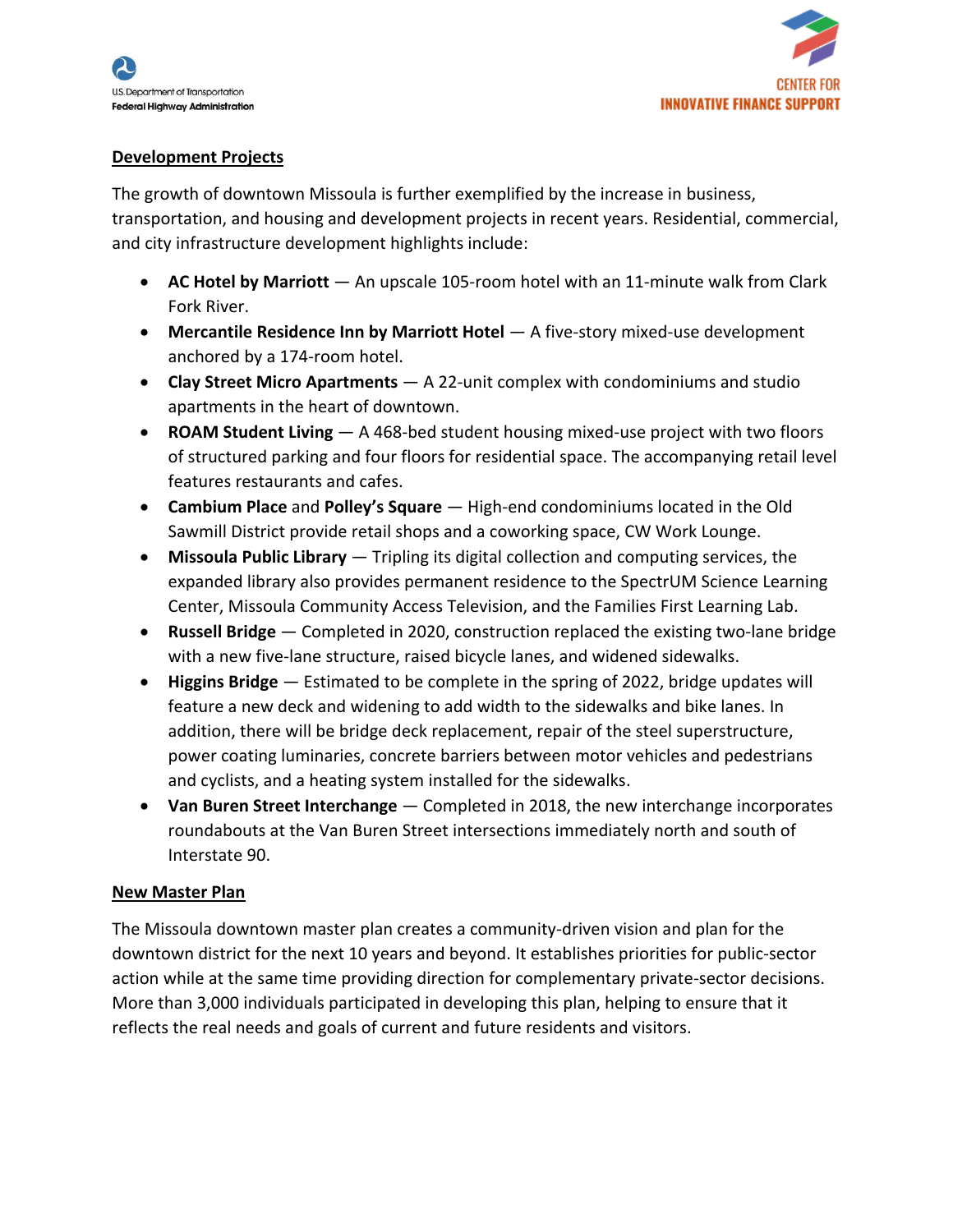



There are four sectors of focus:

- 1. Retail and restaurant development
- 2. Market-rate housing
- 3. Commercial office space
- 4. Lodging and hospitality

Potential and proposed city planning spotlights new building recommendations, open space, and civic space, with a goal of creating more postcard views of the district. Suggested and possible improvements include:

**Pattee Street Plaza** – Street wall vacancies can be repaired with multi-story, mixed-use structures to help provide a more pleasant pedestrian experience.

**Two-Way Main Street** – Increase visibility of local businesses, reduce driving detours, and improve safety by expanding the current one-way Main Street.

**Front Street Promenade** – Turn Front Street back into a proper two-way urban landscape will provide a safe, comfortable, and engaging environment.

**Caras Park Gateway** – A welcome sign or gateway welcomes visitors to the heart of the city, adding a sense of arrival and pride to the community.

**City Hall Relocation** – Potential move to the North Higgins neighborhood is optimal convenience to the downtown transfer center, creating a mobility hub with expanded transit facilities, public transportation accessibility, as well as residential and commercial space.

**Underbridges and River Access Points** – Riverfront trails that run under several bridges along the Clark Fork River can be made safer and more welcoming with activated art and lighting.

**Hip Strip** – Improvements and infill development include implementation of protected bike lanes, new mixed-use buildings with residential and retail space.

**Railyard District Opportunity Site** – Redevelopment area that has the potential for single-family housing, mid-density housing, a community center or neighborhood park and recreational space.

Through the collaboration of the Downtown Missoula Partnership, the city of Missoula, and many other governmental, non-profit, and business organizations as well as private citizens, the new master plan was implemented with great success. This plan revisits the goals and opportunities available to downtown Missoula and aims to reflect the city's unique character and future potential.